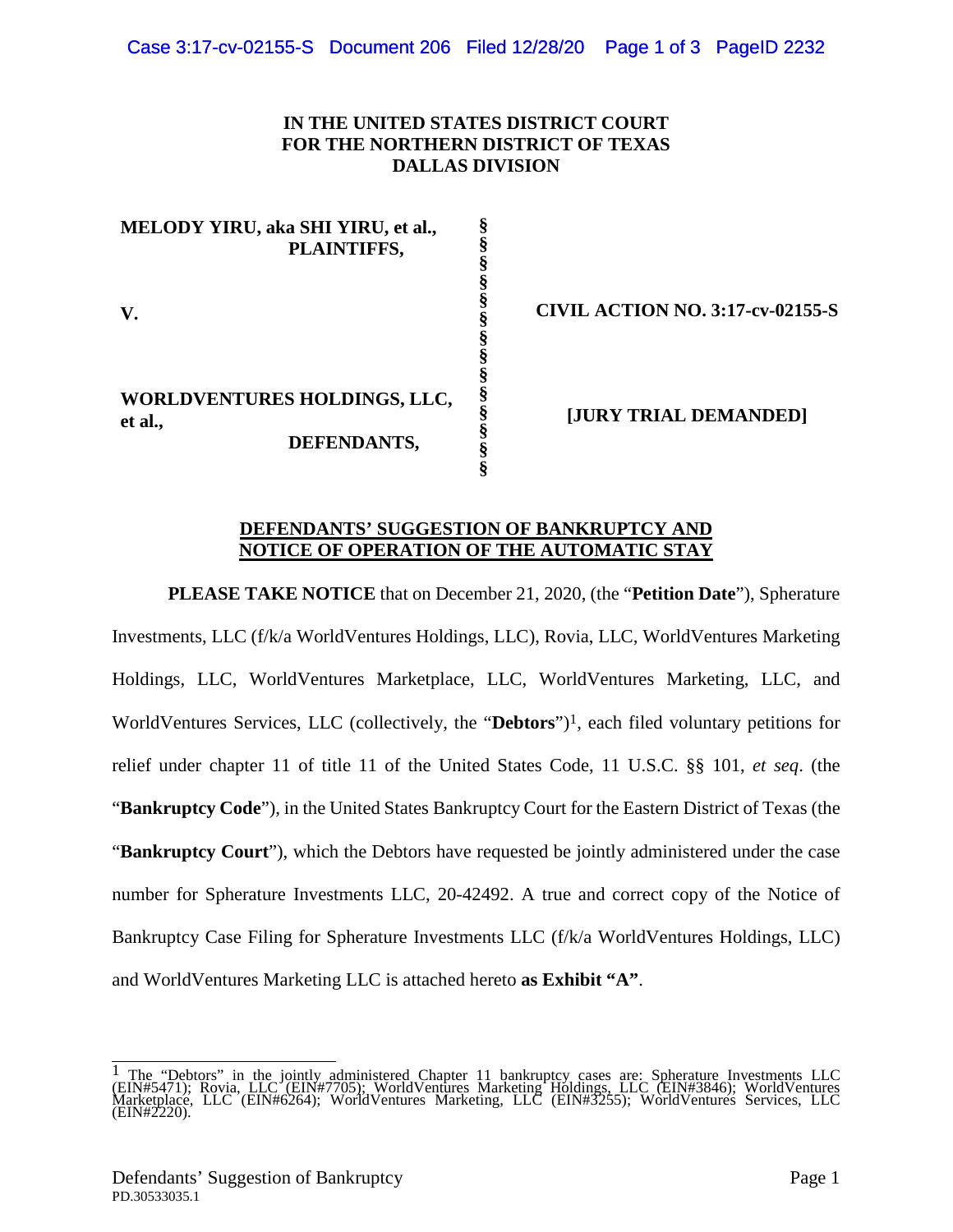#### Case 3:17-cv-02155-S Document 206 Filed 12/28/20 Page 2 of 3 PageID 2233

**PLEASE TAKE FURTHER NOTICE** that pursuant to section 362(a) of the Bankruptcy Code, the commencement of the chapter 11 cases operates as a stay (the "**Automatic Stay**"), applicable to all of the Debtors, including, without limitation, Defendants WorldVentures Holdings, LLC (n\k\a\ Spherature Investments, LLC) and WorldVentures Marketing, LLC, of among other things: "the commencement or continuation, including the issuance or employment of process, of a judicial, administrative or other action or proceeding against the debtor that was or could have been commenced before the commencement of the case under this title, or to recover a claim against the debtor that arose before the commencement of the case under this title." 11 U.S.C. § 362(a). Accordingly, effective December 21, 2020, this and all actions against the Debtors and their bankruptcy estates are subject to the Automatic Stay and enjoined from proceeding further absent relief from the Bankruptcy Court.

**PLEASE TAKE FURTHER NOTICE** that actions taken in violation of the Automatic Stay are void and may subject the person or entity taking such action to the imposition of sanctions by the Bankruptcy Court.

**PLEASE TAKE FURTHER NOTICE** that additional information regarding the Debtors' chapter 11 cases is available on the Bankruptcy Court's website at <https://ecf.txeb.uscourts.gov/>or from proposed counsel for the Debtors at Foley & Lardner LLP, c/o Marcus A. Helt [\(mhelt@foley.com\)](mailto:mhelt@foley.com) and Thomas C. Scannell ([tscannell@foley.com\)](mailto:tscannell@foley.com), 2021 McKinney Avenue, Suite 1600, Dallas, Texas 75201, phone: 214-999-3000.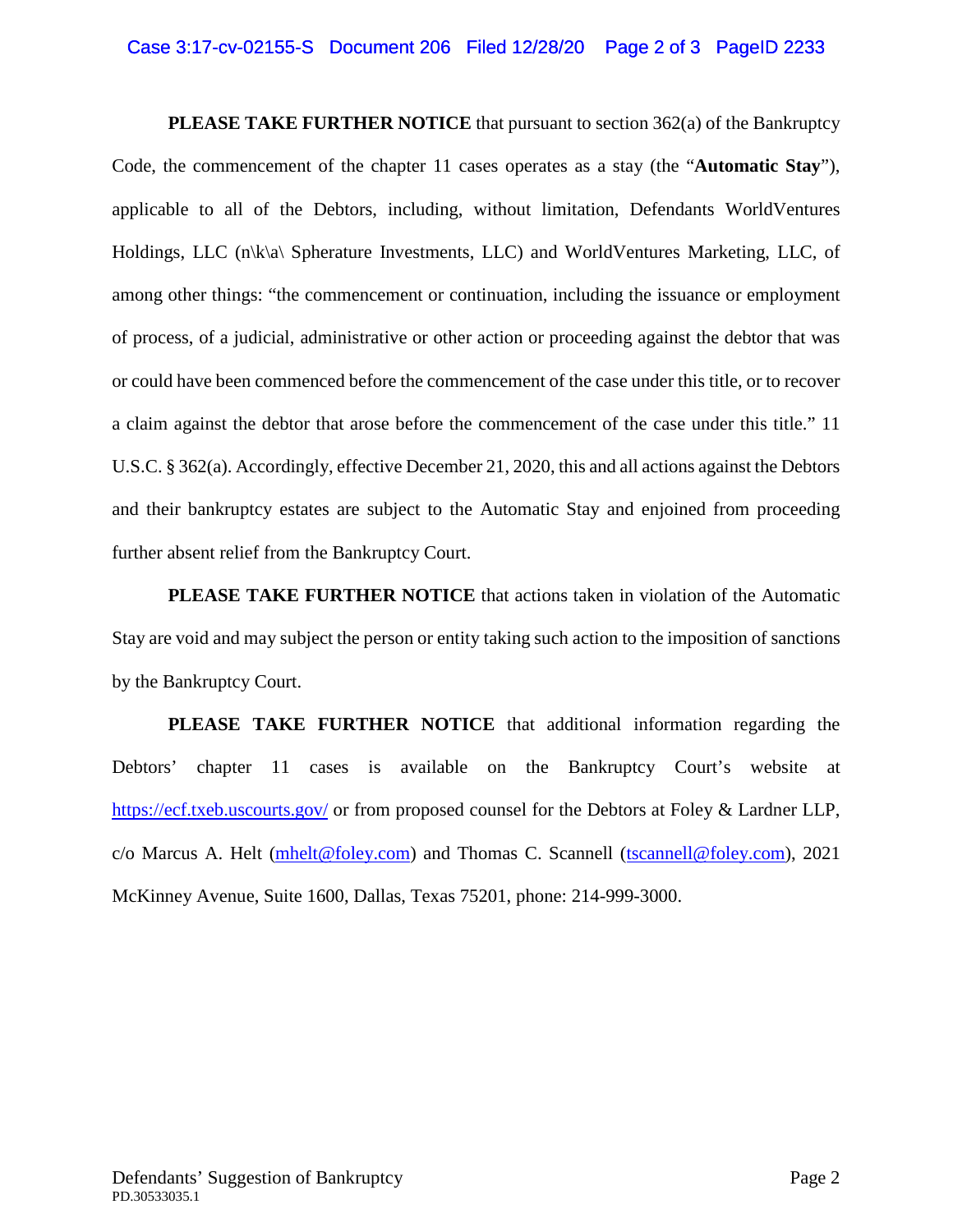Respectfully submitted,

*/s/ Blake A. Bailey*

Blake A. Bailey, (Tex. State Bar No. 01514700) Christopher K. Ralston (La. Bar No. 26706) Lindsay Calhoun (La. Bar No. 35070) Phelps Dunbar, LLP 115 Grand Avenue, Suite 222 Southlake, Texas 76092 Telephone: 817-488-3134 Facsimile: 817-448-3214 Blake.bailey@phelps.com Ralstonc@phelps.com Lindsay.calhoun@phelps.com

**ATTORNEYS FOR DEFENDANTS WORLDVENTURES HOLDINGS, LLC, WORLDVENTURES MARKETING, LLC, WORLDVENTURES FOUNDATION, WORLDVENTURES, WAYNE NUGENT, AND DANIEL STAMMEN** 

## **CERTIFICATE OF SERVICE**

On this 28th day of December 2020, I electronically submitted the foregoing documents with the clerk of the Court for the U.S. District Court, Northern District of Texas, using the electronic case filing system of the court. I therefore certify that I have served all counsel of record electronically or by another manner authorized by Federal Rule of Civil Procedure 5(b)(2).

*/s/ Blake A. Bailey* \_\_\_\_\_\_\_\_\_\_\_

Blake Bailey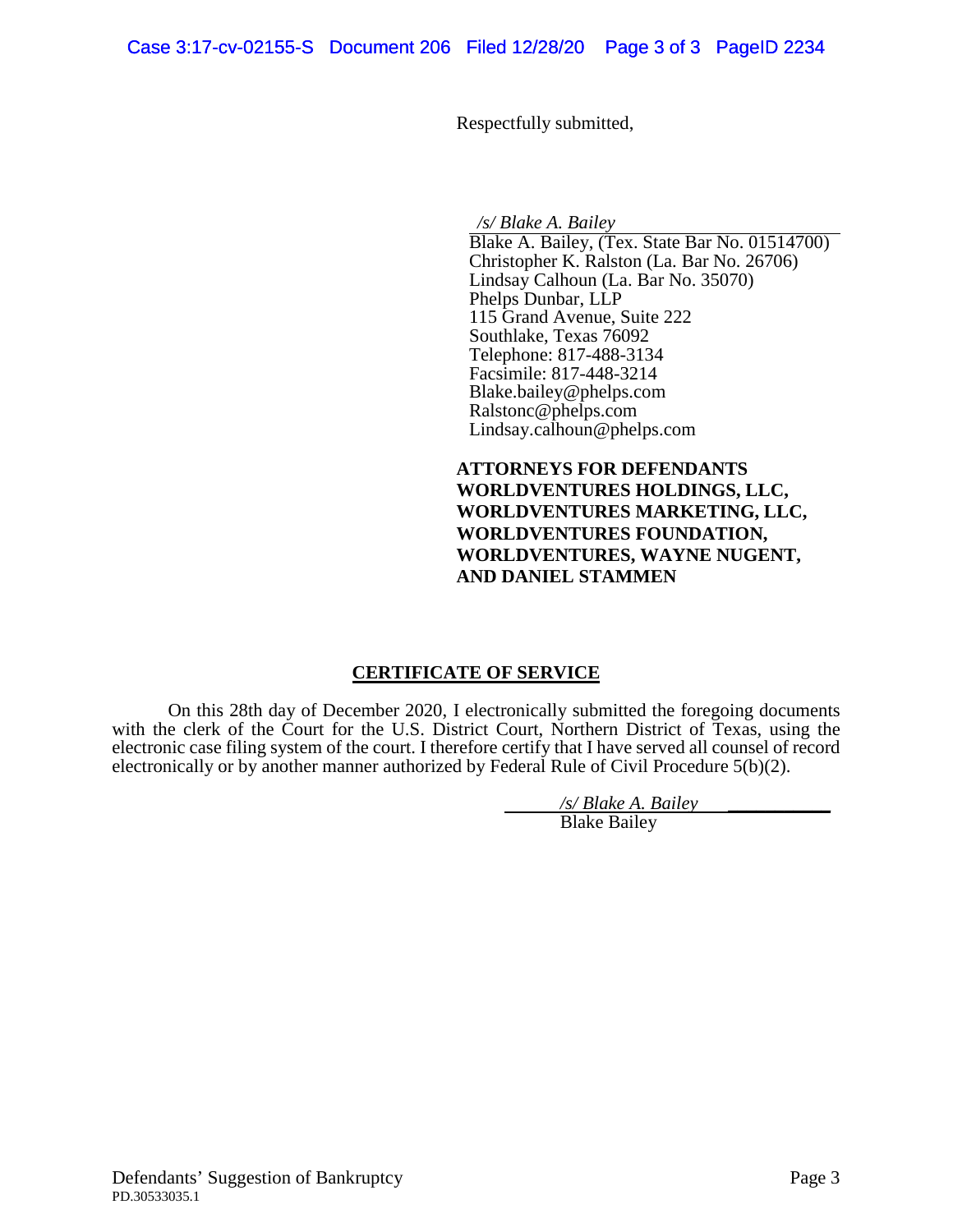Case 20-42492 Doc 23 Filed 12/23/20 Entered 12/23/20 10:31:40 Desc Main Case 3:17-cv-02155-S Document 206-1 Filed 42/28/20 Page 1 of 3 Page ID 2235

Marcus A. Helt (TX 24052187) Thomas C. Scannell (TX 24070559) **FOLEY & LARDNER LLP**  2021 McKinney Avenue, Suite 1600 Dallas, TX 75201 Telephone: (214) 999-3000 Facsimile: (214) 999-4667 mhelt@foley.com tscannell@foley.com

#### **PROPOSED COUNSEL FOR THE DEBTORS AND DEBTORS-IN-POSSESSION**

# **IN THE UNITED STATES BANKRUPTCY COURT FOR THE EASTERN DISTRICT OF TEXAS SHERMAN DIVISION**

**In re: SPHERATURE INVESTMENTS LLC,<sup>1</sup> Debtors. § § § § § Chapter 11 Case No.: 20-42492 Joint Administration Requested** 

#### **NOTICE OF COMMENCEMENT OF CHAPTER 11 CASES AND EMERGENCY HEARING ON CERTAIN FIRST-DAY MATTERS**

**PLEASE TAKE NOTICE** that on December 21, 2020 (the "**Petition Date**"), the Debtor in the above-captioned case (the "**Chapter 11 Case**"), filed a voluntary petition for relief under chapter 11 of title 11 of the United States Code (the "**Bankruptcy Code**") in the United States Bankruptcy Court for the Eastern District of Texas (the "**Bankruptcy Court**").

**PLEASE TAKE FURTHER NOTICE** that contemporaneously with the Petition Date, in addition to its chapter 11 petition and other related matters, the Debtors filed the following listed first-day motions and related pleadings in the lead case *In re Spherature Investments LLC*, Case Number 20-42492 (collectively, the "**First-Day Matters**"):

<sup>1</sup> The "**Debtors**" in the above-captioned jointly administered chapter 11 bankruptcy cases ("**Cases**") are: Spherature Investments LLC ("**Spherature**") EIN#5471; Rovia, LLC ("**Rovia**") EIN#7705; WorldVentures Marketing Holdings, LLC ("**WV Marketing Holdings**") EIN#3846; WorldVentures Marketplace, LLC ("**WV Marketplace**") EIN#6264; WorldVentures Marketing, LLC ("**WV Marketing**") EIN#3255; WorldVentures Services, LLC ("**WV Services**") EIN#2220.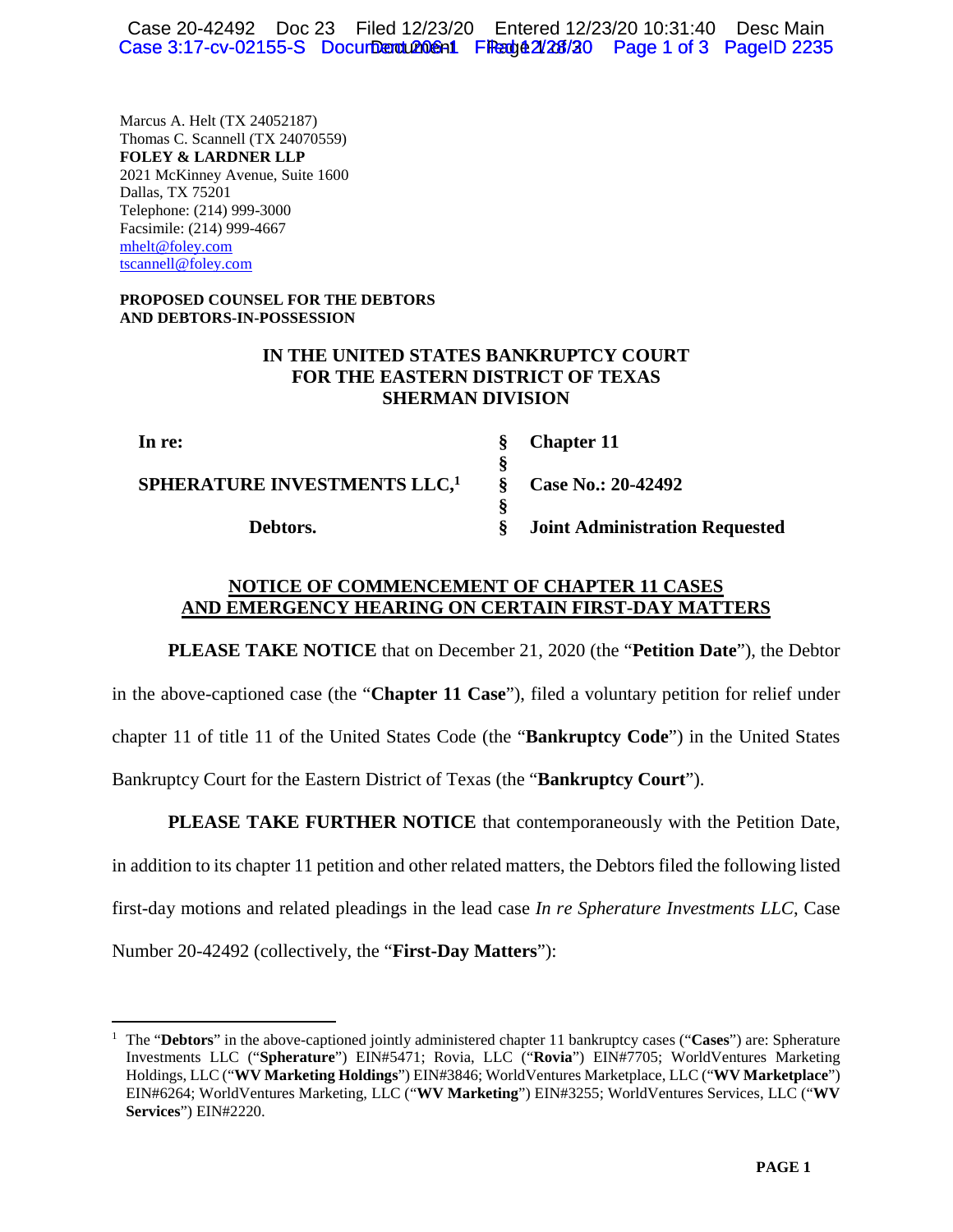- 1. Motion for Joint Administration [Dkt. 3]
- 2. Request for Emergency Hearing [Dkt. 4]
- 3. Notice of Complex Case Designation [Dkt. 7]
- 4. Motion to Extend Time to File Schedules and Statements [Dkt. 8]
- 5. Motion to Establish Complex Case Notice Procedures [Dkt. 9]
- 6. Motion to Maintain Prepetition Insurance Policies [Dkt. 10]
- 7. Motion to Honor Prepetition Obligations to Customers [Dkt. 13]
- 8. Motion to Pay Prepetition Wages, Salaries and Commissions [Dkt. 16]
- 9. Motion to Pay Prepetition Priority Taxes [Dkt. 17]
- 10. Motion to Use Cash Collateral [Dkt. 18]
- 11. Motion to Prohibit Utilities from Discontinuing Service and Providing Utilities with Adequate Assurance [Dkt. 19]
- 12. Declaration of Chief Restructuring Officer in Support of First Day Relief [Dkt. 20]
- 13. Motion to Maintain Treasury and Cash Management Systems [Dkt. 21]

**PLEASE TAKE FURTHER NOTICE** that the above matters are set for emergency hearing on **December 30, 2020, at 10:00 a.m. (prevailing Central Time)** before the Honorable Brenda T. Rhoades, Bankruptcy Judge for the United States Bankruptcy Court for the Eastern District of Texas. **The hearing will be held telephonically. Parties are instructed to dial 1-888- 675-2535, use Access No. 4225607 and Security No. 7459**, as well as directed to review the instructions contained in the following link for all telephonic hearings before Judge Rhoades: http://www.txeb.uscourts.gov/content/judgerhoades. The information can be found by accessing the Court's webpage at www.txeb.uscourts.gov and choosing "Judge's Info", then choosing "Judge Rhoades", and then choosing "Telephonic Hearing" Tab.